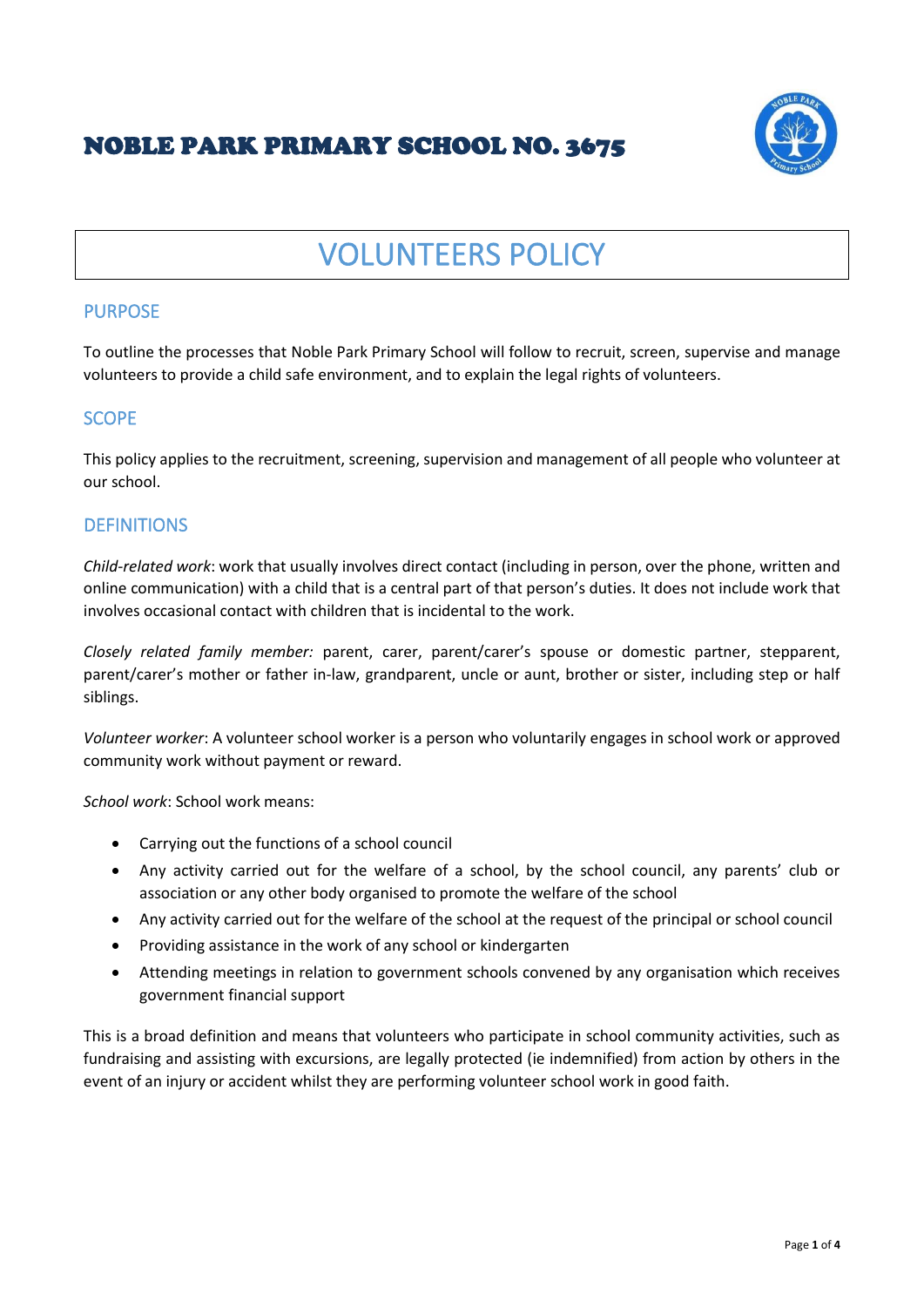# **POLICY**

Noble Park Primary School is committed to implementing and following practices which protect the safety and wellbeing of children and our staff and volunteers. Noble Park Primary School also recognises the valuable contribution that volunteers provide to our school community and the work that we do].

The procedures set out below are designed to ensure that Noble Park Primary School's volunteers are suitable to work with children and are well-placed to make a positive contribution to our school community.

#### Becoming a volunteer

Members of our school community who would like to volunteer are encouraged to speak with the Home Group teacher or the office staff.

#### Suitability checks including Working with Children Checks

#### *Working with students*

Noble Park Primary School values the many volunteers that assist in our Learning Houses/with sports events/excursions/school concerts/Kitchen garden and other programs. To ensure that we are meeting our legal obligations under the *Working With Children Act 2005* (Vic) and the Child Safe Standards, Noble Park Primary School is required to undertake suitability checks which may include a Working With Children Check, proof of identity, work history involving children and/or reference checks.

Considering our legal obligations, and our commitment to ensuring that Noble Park Primary School is a child safe environment, we will require volunteers to obtain a WWC Check and produce their valid card to office staff for verification in the following circumstances:

- **Volunteers who are not parent/family members** of any student at the school are required to have a WWC Check if they are engaged in child-related work regardless of whether they are being supervised.
- **Parent/family volunteers** who are assisting with any classroom or school activities involving direct contact with children in circumstances where the volunteer's child is **not** participating, or does not ordinarily participate in, the activity
- **Parent/family volunteers** who assist with excursions (including swimming), camps and similar events, regardless of whether their own child is participating or not.
- **Parent/family volunteers** who regularly assist in school activities, regardless of whether their own child is participating or not
- **Parent/community School Council members** sitting on School Council with student School Council members, regardless of whether their own child is a student member or not

In addition, depending on the nature of the volunteer work, our school may ask the volunteer to provide other suitability checks at its discretion (for example, references, work history involving children and/or qualifications). Proof of identity may also be required in some circumstances.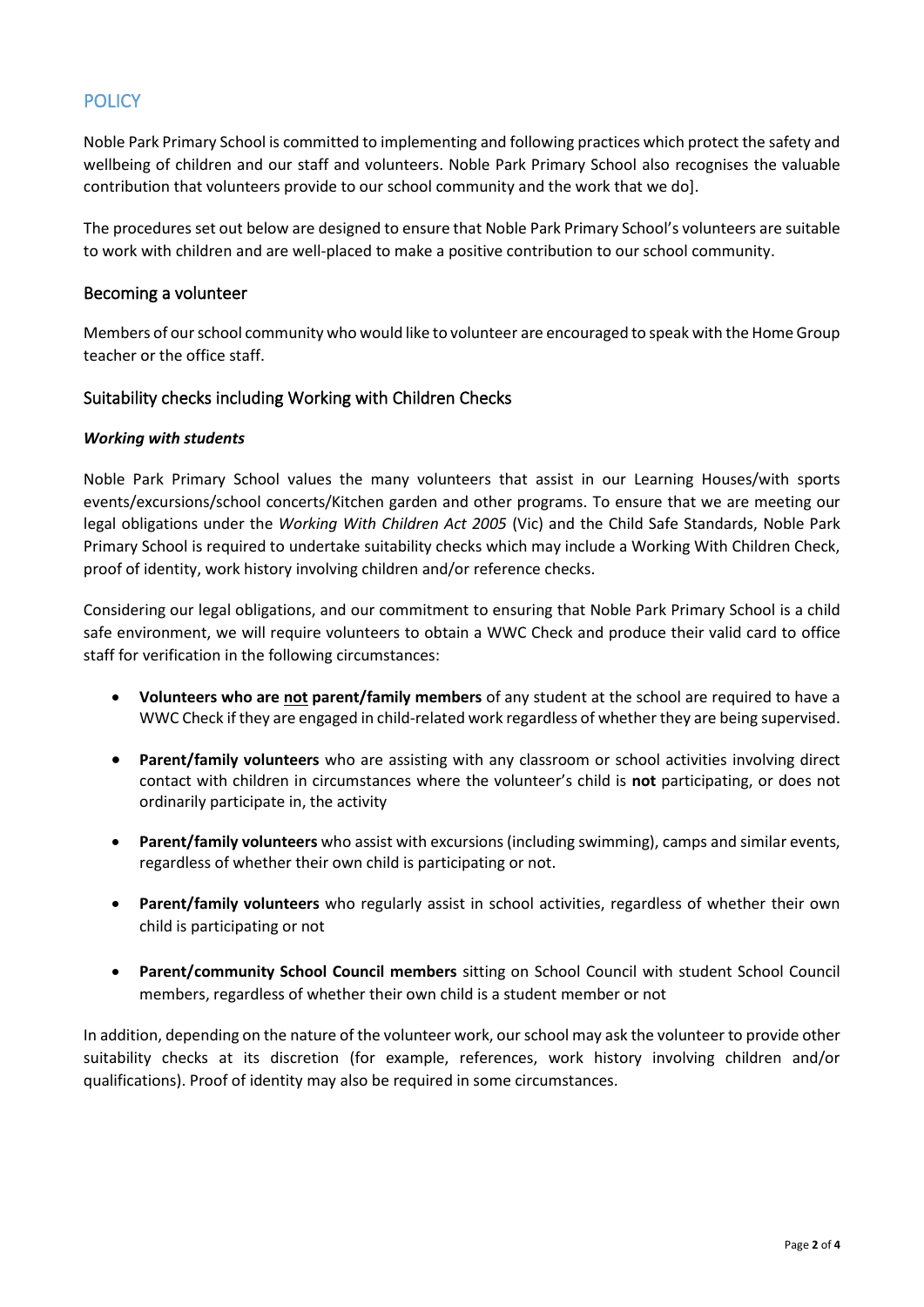#### *Non child-related work*

On some occasions, parents and other members of the school community may volunteer to do work that is not child-related. For example, volunteering on the weekend for gardening, maintenance, working bees, parents and friends groups, school council, participating in sub-committees of school council during which children will not be, or would not reasonably be expected to be, present.

At Noble Park Primary School, volunteers for this type of work will still be required to provide a valid WWC Check and proof of ID.

School council members and volunteers on any sub-committee of school council will be asked to provide a valid WWC Check. Whilst we acknowledge that these volunteers will not be engaging in child-related work as part of their role, even when there is a student sitting on the school council, we believe that it is important that our volunteers who are involved in making important decisions about our school which will have an impact on students do have a valid WWC Check.

#### Management and supervision

Volunteer workers will be expected to comply with any reasonable direction of the principal (or their nominee). This will include the requirement to follow our school's policies, including, but not limited to our [Child Safety Policy / Statement of Commitment to Child Safety], our Child Safety Code of Conduct and our Statement of Values and School Philosophy]. Volunteer workers will also be expected to act consistently with Department of Education and Training policies, to the extent that they apply to volunteer workers, including the Department's policies relating to Equal Opportunity and Anti-Discrimination, Sexual Harassment and Workplace Bullying.

The principal has the discretion to make a decision about the ongoing suitability of a volunteer worker and may determine at any time whether or not a person is suitable to volunteer at Noble Park Primary School.

Noble Park Primary School will provide any appropriate induction and/or training for all volunteer workers. The principal (or their nominee) will determine what induction and/ortraining is necessary depending on what type of work the volunteer will be engaged in.

All volunteers will be provided induction in relation to Noble Park Primary School's child safety practices, including reporting obligations and procedures. Our school has a Child Safety Reporting Obligations Policy which all staff and volunteers should be aware of. All volunteers will be required to sign a confidentiality agreement.

The principal (or their nominee) will determine what supervision, if any, of volunteers is required for the type of work being performed.

#### Compensation

#### *Personal injury*

Volunteer workers are covered by the Department of Education and Training's Workers Compensation Policy if they suffer personal injury in the course of engaging in school work.